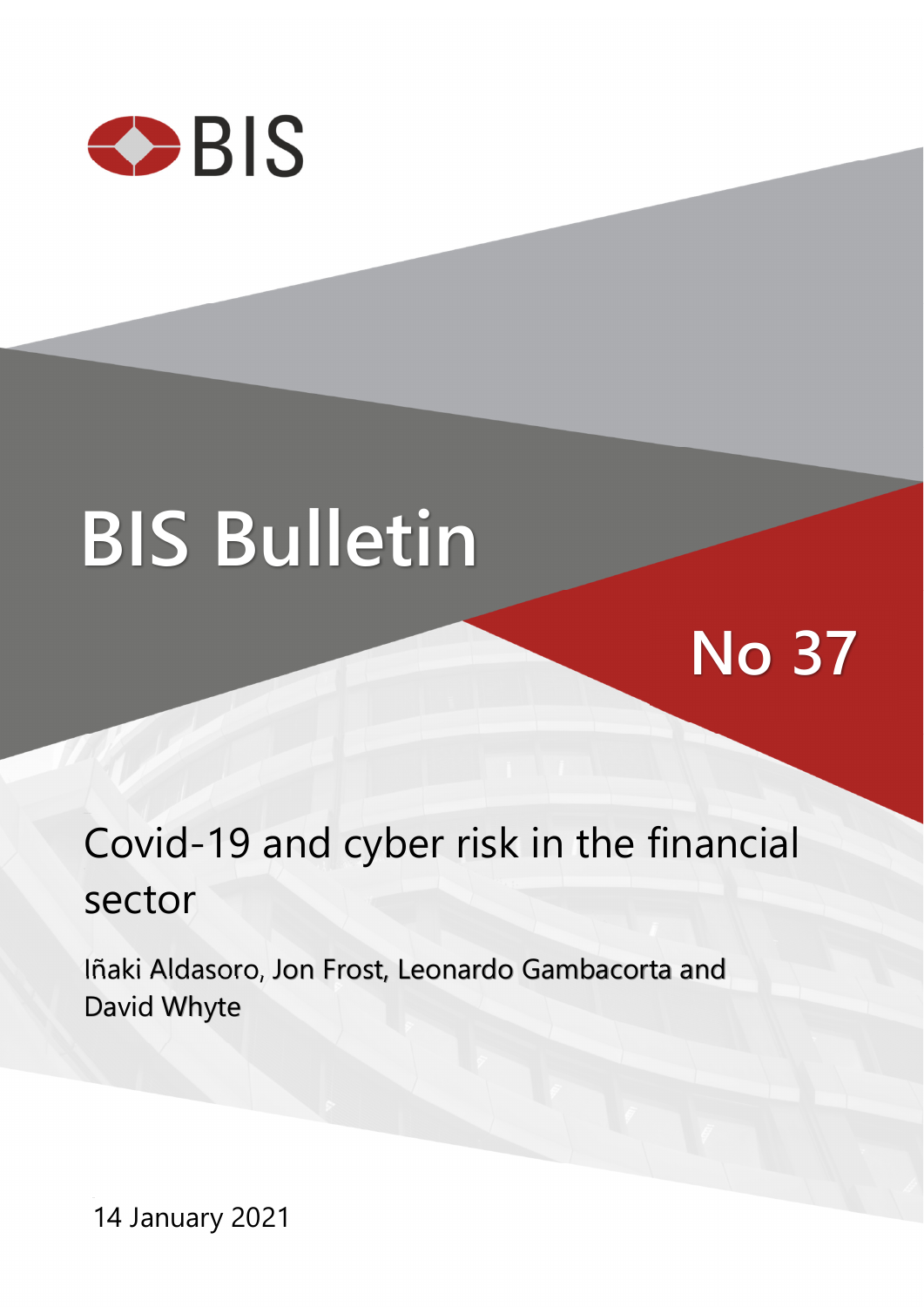BIS Bulletins are written by staff members of the Bank for International Settlements, and from time to time by other economists, and are published by the Bank. The papers are on subjects of topical interest and are technical in character. The views expressed in them are those of their authors and not necessarily the views of the BIS. The authors are grateful to Giulio Cornelli for excellent analysis and research assistance, and to Louisa Wagner for administrative support.

The editor of the BIS Bulletin series is Hyun Song Shin.

This publication is available on the BIS website [\(www.bis.org\)](http://www.bis.org/).

*© Bank for International Settlements 2020. All rights reserved. Brief excerpts may be reproduced or translated provided the source is stated.* 

ISSN: 2708-0420 (online) ISBN: 978-92-9197-451-0 (online)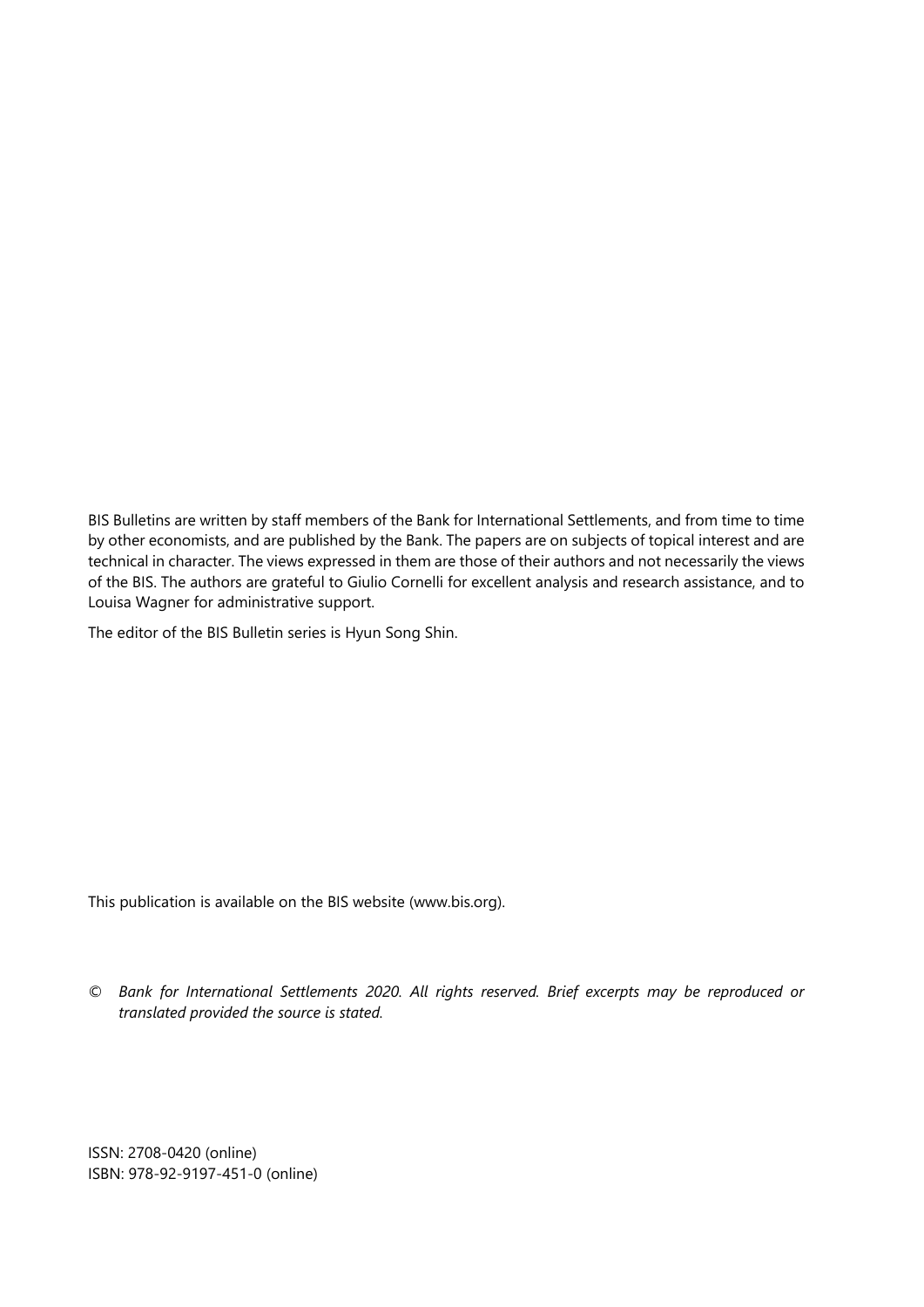Iñaki Aldasoro *inaki.aldasoro@bis.org*  Jon Frost

Leonardo Gambacorta

David Whyte

*jon.frost@bis.org leonardo.gambacorta@bis.org* *david.whyte@bis.org*

### Covid-19 and cyber risk in the financial sector

#### *Key takeaways*

- *The financial sector has been hit by hackers relatively more often than other sectors during the Covid-19 pandemic.*
- *While this has not yet led to significant disruptions or a systemic impact, there are substantial risks from cyber attacks for financial institutions, their staff and their customers going forward.*
- *Financial authorities are working to mitigate cyber risks, including through international cooperation.*

During the Covid-19 pandemic, financial institutions have been at the leading edge of the response to cyber risk. Their already large exposure to cyber risk has been further accentuated by the move towards more working from home (WFH) and other operational challenges. This Bulletin serves as a primer on cyber risk and presents initial findings on how the financial sector has met the challenges of the pandemic. We draw on new data to assess changes in the threat landscape for financial institutions in the pandemic.

#### Cyber risk: a taxonomy

**As the economy and financial system become more digitised, cyber risk is growing in importance. "**Cyber risk" is an umbrella term encompassing a wide range of risks resulting from the failure or breach of IT systems. According to the FSB Cyber Lexicon (2019), cyber risk refers to "the combination of the probability of cyber incidents occurring and their impact". A "cyber incident", in turn, is "any observable occurrence in an information system that: (i) jeopardises the cyber security of an information system or the information the system processes, stores or transmits; or (ii) violates the security policies, security procedures or acceptable use policies, whether resulting from malicious activity or not". Cyber risk is one form of operational risk (Aldasoro et al (2020b), CPMI-IOSCO (2016)). Cyber risks can be classified based on their cause/method, actor, intent and consequence (Aldasoro et al (2020a), Curti et al (2019)).

**The causes or methods vary, and include both unintended incidents and intentional attacks.**  Examples of the former are accidental data disclosure, and implementation, configuration and processing errors. Such incidents are frequent. Yet around 40% of cyber incidents are intentional and malicious, rather than accidental, ie they are cyber attacks (Aldasoro et al (2020c)).

**Some cyber attacks involve threat actors inserting themselves into a trusted data exchange.** *Malware* (ie "malicious software") is software designed to cause damage to IT devices and/or steal data (for example, so-called Trojans, spyware and ransomware). *Man-in-the-middle attacks* occur when attackers insert themselves into a two-party transaction (Graph 1, first panel), accessing or manipulating data or transactions. *Cross-site scripting* is a web security vulnerability that allows attackers to compromise the interactions a victim has with a vulnerable application. *Phishing* is stealing sensitive data or installing malware with fraudulent emails that appear to be from a trustworthy source (Graph 1, second panel). To gain a victim's trust, phishing attacks may imitate trusted senders. After gaining entrance, these may help attackers to gain credentials and entry into a system. *Password cracking* is the process of recovering secret passwords stored in a computer system or transmitted over a network.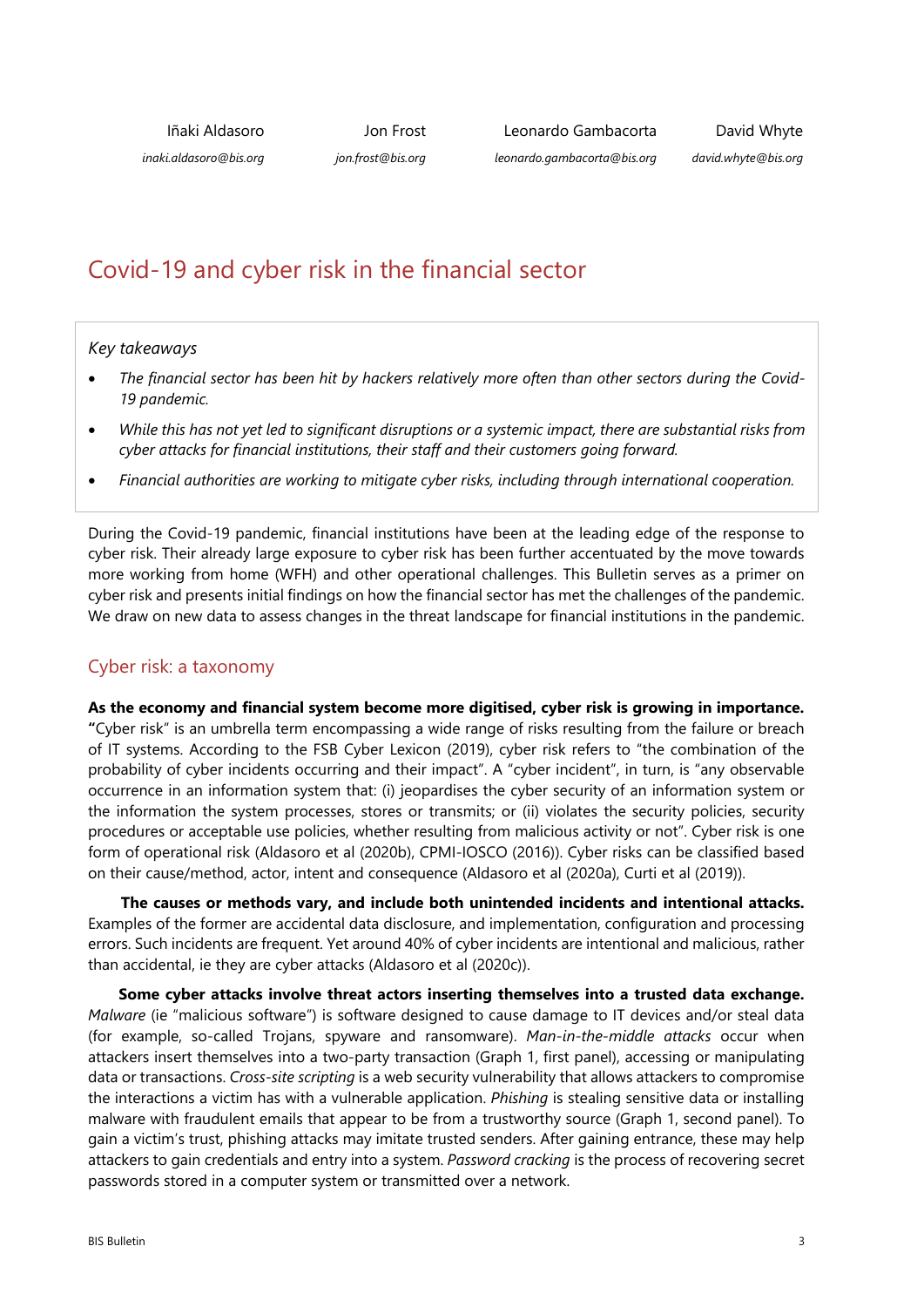Selected causes of cyber attacks Graph 1



#### **Timeline of zero-day vulnerabilities**





**Some attacks involve professional tools and planning.** *A zero-day exploit* is an attack against a software or hardware vulnerability that has been discovered but not publicly disclosed (Graph 1, third panel). The discovery of a zero-day exploit can result in a situation where both the customers and vendors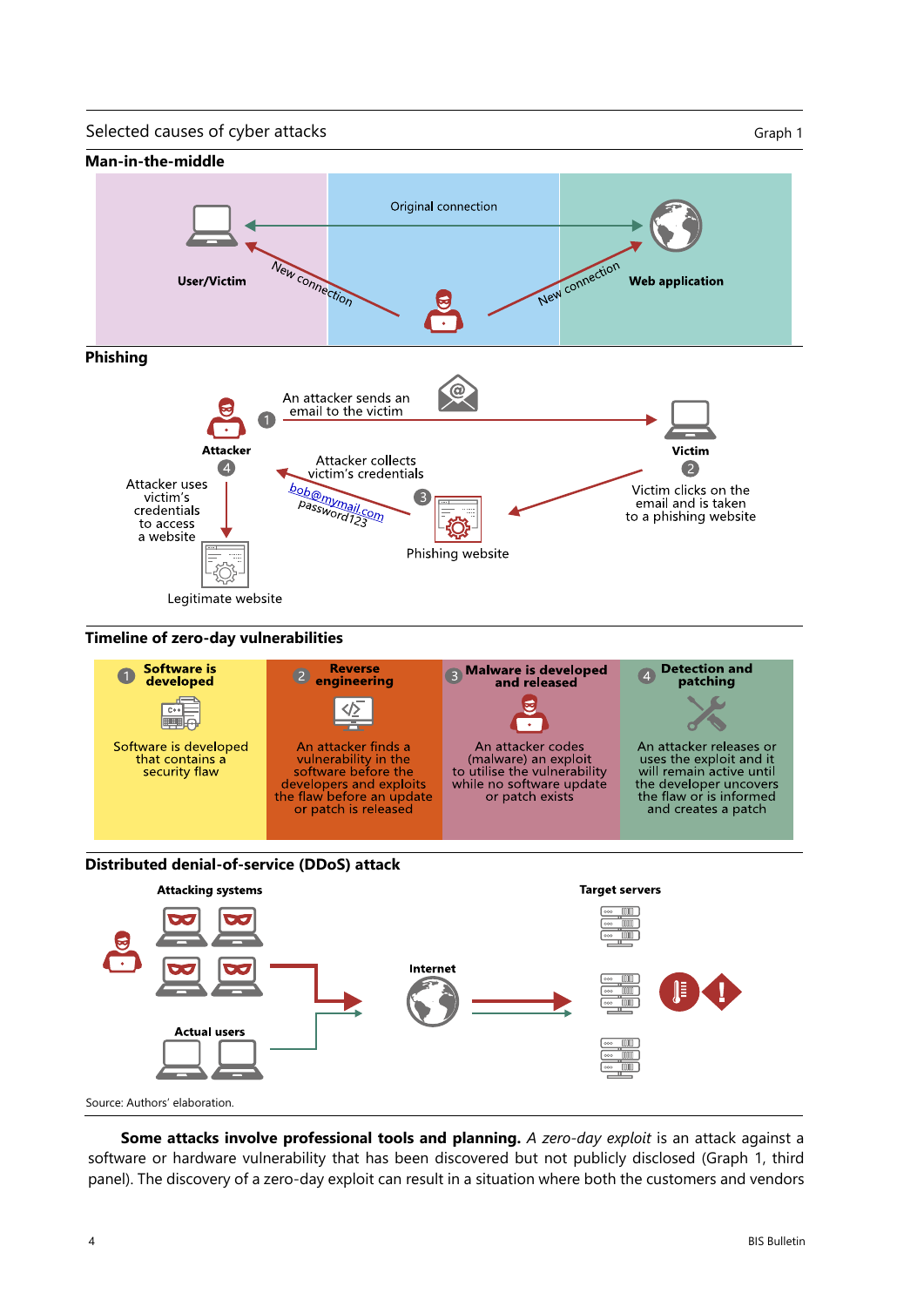of the IT asset are now subject to cyber attacks for which no predefined detection signatures or remedial patches are available. Exacerbating this situation are commercial firms that conduct research to sell zeroday exploits on the open market. Some of these firms, such as Zerodium, pay large cash rewards (up to \$2.5 million) for high-risk vulnerabilities. Finally, *distributed denial of service (DDoS) attacks* flood servers with traffic to exhaust bandwidth or consume finite resources (Graph 1, fourth panel). These attacks may require renting computing capacity, or hacking third-party devices, to participate in an attack.

**Actors include outright criminal and terrorist organisations, industrial spies, "hacktivists", or state and state-sponsored players.** The damage they can cause depends on their sophistication and resources. For example, in 2016, hackers associated with North Korea carried out a notable attack by breaching the systems of Bangladesh Bank and using the SWIFT network to send fraudulent money transfer orders (Bangladesh Bank-FRBNY (2019)). The attack highlighted rising cyber risks for payment systems and associated infrastructures.<sup>1</sup> The ultimate purpose can be for profit (eg ransomware, industrial spying), geopolitical (state-sponsored attacks on critical infrastructures) or general discontent (hacktivism).

**The consequences of cyber attacks can be severe.** Business disruptions and IT system failures can damage the integrity and availability of assets and services. Data breaches compromise the confidentiality of sensitive data, with financial and reputational losses. Fraud and theft include the loss of funds or any information (eg intellectual property) that may or may not be personally identifiable. In some circumstances, cyber attacks could have systemic implications and cause serious economic dislocations.

#### Covid-19, remote working and changes in the cyber threat landscape

**Covid-19 has precipitated a move to working from home (WFH).** Financial institutions – like other organisations – have temporarily shifted to remote working to protect their workers. Moving the majority of activities to the digital world could increase the risk of cyber attacks. For instance, the use of remote access technologies such as the remote desktop protocol (RDP) and virtual private network (VPN) increased by 41% and 33%, respectively, in the first two months of the Covid-19 outbreak (ZDNet (2020)). Unless well managed, this may allow new opportunities for threat actors to penetrate IT systems and carry out cyber attacks, along with other types of financial crime (Crisanto and Prenio (2020)). WFH may also challenge business continuity plans and the response to an operational or cyber incident.

**The recent SolarWinds hack underscores risks from third-party vendors.** In December 2020, it was reported that hackers had inserted malware into the company SolarWinds' product Orion, used by thousands of companies and government agencies around the world (FBI-CISA-ODNI (2020)). Software supply chain attacks are one of the hardest types of threat to mitigate, as they take advantage of established trust relationships and the machine-to-machine communications used to provide essential software updates. While the financial sector was not a primary target, the hackers gained access in March 2020 and remained undetected for many months. The full scale of the attack has not been fully disclosed.<sup>2</sup>

**The financial sector has been hit relatively more often by cyber attacks than most other sectors since the pandemic started.** Data on attacks can be obtained from Advisen, a for-profit organisation that collects information from reliable and publicly verifiable sources (mostly in the United States), covering date, actor, loss amount and other features. There is a strong link between the prevalence of WFH arrangements – as measured by the WFH index by sector from Dingel and Neiman (2020) – and the incidence of cyber attacks between the end of February and June 2020 (Graph 2, left-hand panel). The financial sector ranks high on both accounts (red square). Outside the health sector, the financial sector has the largest share of cyber events classified as Covid-19-related in recent months (right-hand panel). Examples are phishing attacks that explicitly use the uncertainty around Covid-19 to entice users to open fraudulent attachments or grant attackers access to networks.

<span id="page-4-1"></span><sup>1</sup> In response to ever more sophisticated attacks, SWIFT launched a Customer Security Programme (CSP) in 2016 (SWIFT (2019)).

<span id="page-4-0"></span> $\overline{2}$  Separately, in January 2021, the Reserve Bank of New Zealand (RBNZ) reported that a third-party file sharing service that the Bank used to share and store some sensitive information was illegally accessed (RBNZ (2021)).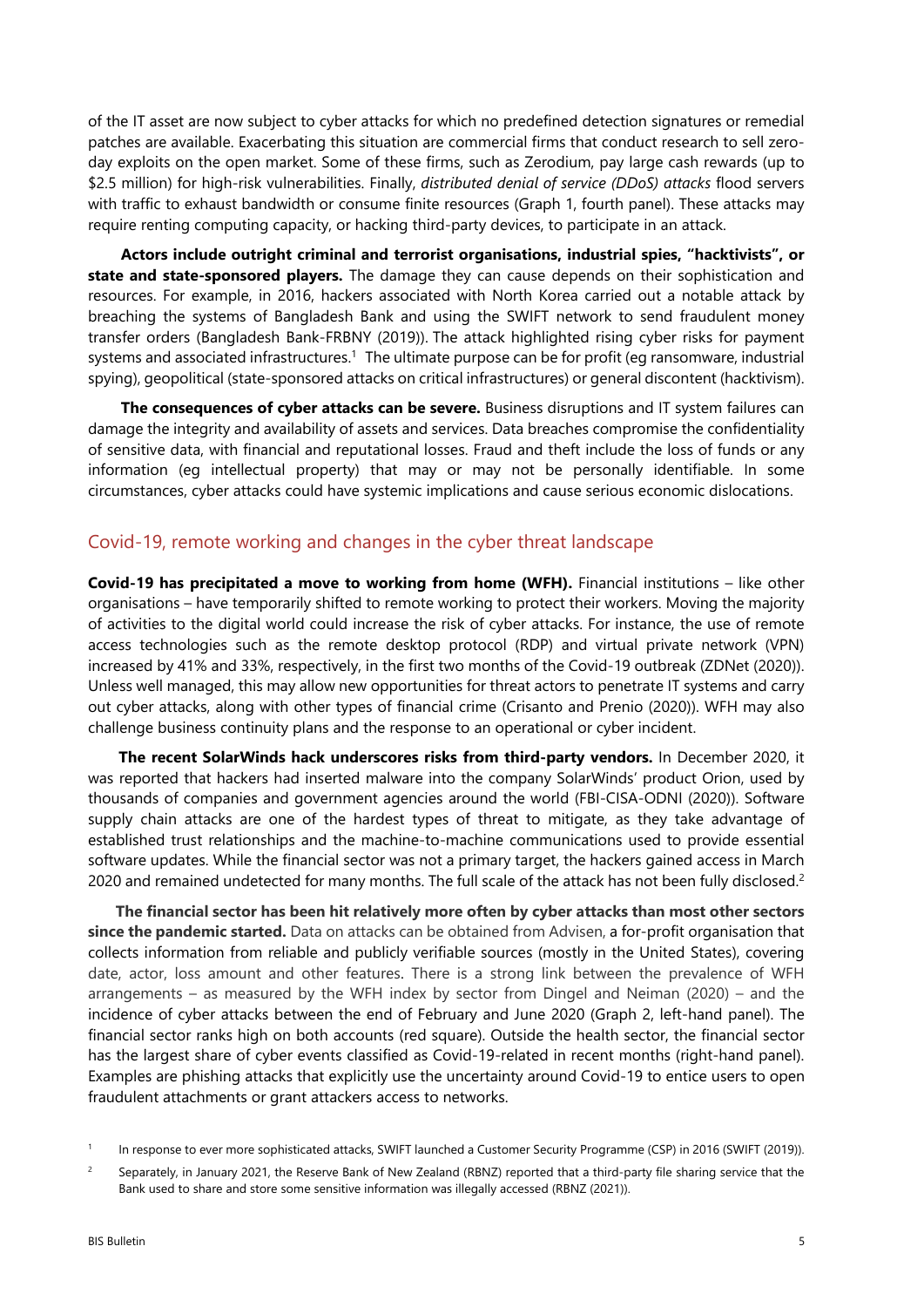**Payment firms, insurers and credit unions have been especially affected.** A survey among financial institutions by the Financial Services Information Sharing and Analysis Center (FS-ISAC) finds a substantial rise in phishing, suspicious scanning and malicious activity against webpages for WFH staff to access the network. Payment firms, insurance companies and credit unions have seen the strongest increase in hacks (Graph 3, left-hand panel). Covid-19-related attacks grew with the spread of the pandemic, from fewer than 5,000 per week in February to more than 200,000 per week in late April. They rose further by around one third in May and June compared with March and April (Check Point Research (2020)). The survey highlighted that, in 45% of cases, staff WFH overwhelmed virtual desktop infrastructure (VDI)/VPN processes. In one third of cases, business continuity IT plans were not prepared for a long-term at-home work force (right-hand panel). One fifth of the financial firms reported that their network operation activities were interrupted during the pandemic.



 $1$  Excludes the health sector.  $2$  Based on cases classified by Advisen as Covid-19-related. Includes data up to 9 September 2020. The sample in the graph excludes the health sector (57 Covid-related cases) and affecting health-related items of the manufacturing sector (163 cases).

Sources: Dingel and Neiman (2020); Advisen; authors' calculations.

**Mass migration to WFH can make financial institutions' staff more vulnerable.** As staff work from home through firm-issued and private devices and networks, new risks may arise. In a household, multiple family members could be logging on to the same network, potentially exposing devices to malware that could then enter a firm's enterprise environment. Some videoconferencing facilities have been shown to have suboptimal security standards. Trader surveillance may also be subject to unintended consequences. Regulatory rules require that traders' calls are recorded and monitored, but traders have been working from home and calls may go unrecorded. Another factor at play is the expansion of the range of selfservice options available to customers online – for wealth management trades, mortgage, loan applications, etc. Ensuring robust security controls becomes even more essential.

**Evidence so far suggests the same threat actors, intent and methods as before the pandemic, but new opportunities given Covid-19-related uncertainty.** Phishing ploys are not new, but the volume of such attempts has spiked. A recent report found that a quarter of cyber incidents responded to in the United Kingdom over August 2019–August 2020 involved criminals and hostile states exploiting the Covid-19 pandemic (NCSC (2020)). In the European Union (EU), threat actors compromised the VPN services of EU institutions that allow staff to work from home (CERT-EU (2020)). In other cases, threat actors imitated trusted sources such as the World Health Organization to get users to open malicious links and files (Microsoft (2020)). In one case, a DDoS attack was able to disrupt trading at a major stock exchange for four consecutive days (Hope (2020)), underscoring the risks of hacking to critical infrastructures.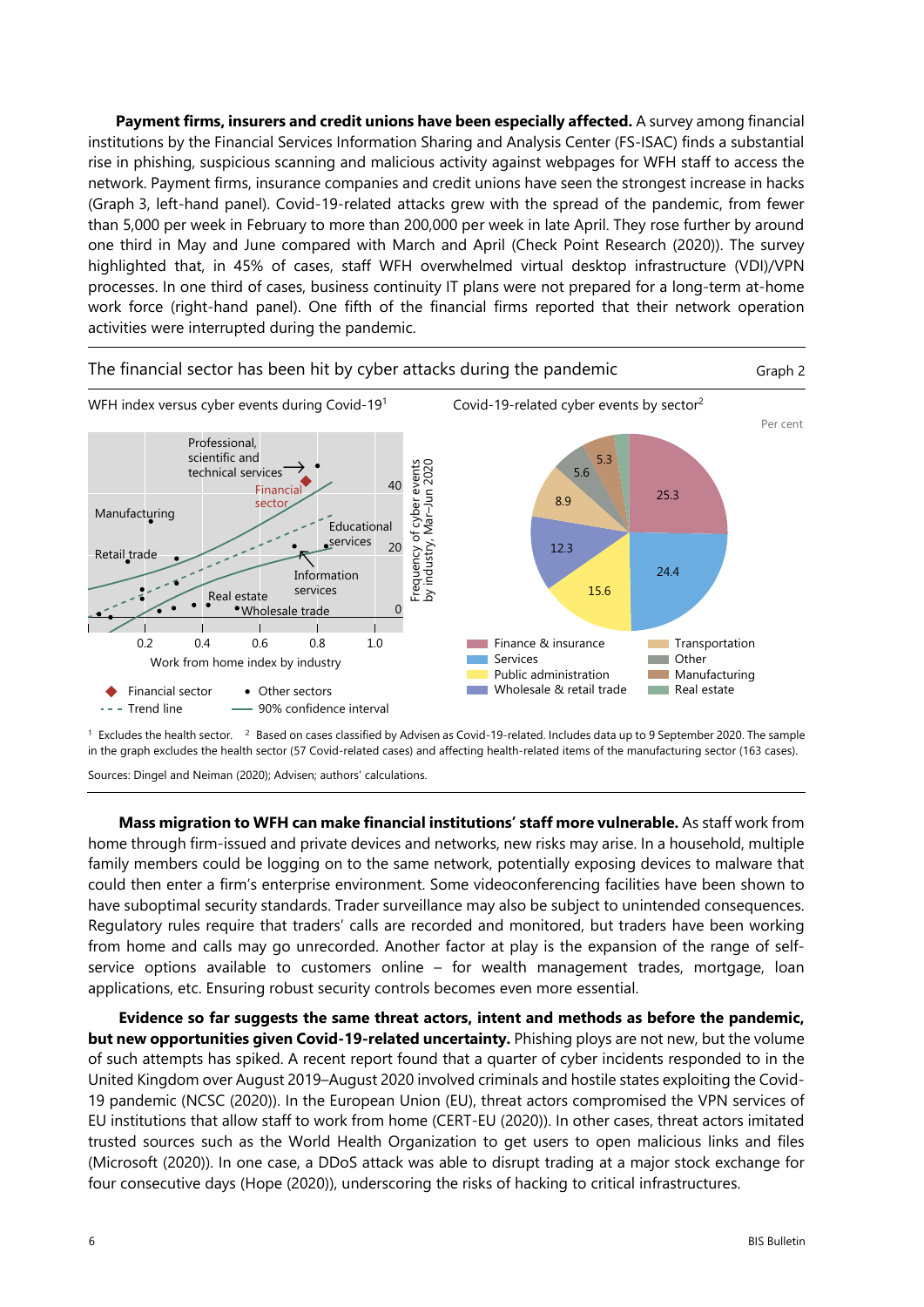#### Working from home (WFH) opens up new possibilities for cyber attacks<sup>1</sup> Graph 3

Cyber attacks increased during the Covid-19 period, with differences across financial firm types<sup>2</sup>

> investments Securities &



WFH overpowers VDI/VPN processes and business

Payments  $0.35 \frac{2}{6} \frac{1}{6}$ 0.30 0.25 0.35 Insurers<br>
Credit unions<br>
Credit unions<br>
Payments 0.30 and<br>
ercial<br>
Comparison investments<br>
The Securities & 0.20 and<br>
investments<br>
Comparison investments<br>
Comparison of the Canadian<br>
Comparison of the Canadian<br>
Compar

0.20

<sup>1</sup> The graphs report the results of a survey by FS-ISAC among financial institutions in April 2020. <sup>2</sup> The first question (results reported on the horizontal axis) is: "During the past few months, has your firm experienced a change in overall malicious phishing levels?". The second question (results reported on the vertical axis) is: "During the past few months, has your firm experienced a change in overall suspicious scanning or other low-sophistication cyber activity levels?". The results of the survey are summarised by a Covid-19 cyber attack diffusion index, which aggregates answers. Financial institutions that answered "considerably" are given a weight of 1; those that answered "somewhat" receive a score of 0.5. The index ranges between -1 and 1. A positive value indicates an increase in cyber attacks. <sup>3</sup> The first question (results reported on the left) is: "Did staff working from home overpower your VDI/VPN process?". The second question (results reported on the right) is: "Were business continuity IT plans prepared for a long-term, at-home workforce?". The panel gives the share of firms that answered "yes".

Source: FS-ISAC (2020).

banks Commercial

Community banks

Credit unions

Insurers

Lenders

Change in overall malicious phishing

#### Policies to reduce risks to financial stability

**Policy must take account of two near-term trends.** First, remote work is likely to remain higher than in the pre-Covid-19 period. Business continuity plans designed for short-term disruptions may need to adapt to WFH over longer periods, and business processes may need to adapt to the "new normal". Second, financial institutions are likely to continue to move parts of their IT operations to public cloud environments. As the market for cloud services is highly concentrated, there are warnings about increased homogeneity in the financial sector and single points of failure (Danielson and Macrae (2019)). A recent survey indicates that 82% of companies increased cloud usage as a result of the coronavirus pandemic and 91% are planning a more strategic use of cloud in the near future (Snow (2020)). Through shared software, hardware and vendors, incidents could, in principle, spread more quickly, leading to higher losses for financial institutions and stress in the financial system (Welburn and Strong (2019)).

**Policymakers and businesses are actively working together to mitigate cyber risks and their systemic implications.** For instance, many private and public sector organisations are strengthening their operational resilience, and many have engaged in "war games" or simulations of cyber attacks. These exercises can help to identify vulnerabilities and enhance preparedness and line of communication. Moreover, financial supervisors and overseers are leveraging national or international standards or guidance to promote cyber resilience.<sup>[3](#page-6-0)</sup> In addition to global initiatives, there are several regional groups and cooperation forums. The BIS will continue supporting international cooperation in this area, recognising that cyber resilience is fundamentally a global public good (Cœuré (2019), Carstens (2019)).

<span id="page-6-0"></span><sup>3</sup> For relevant standards and practices, see CPMI-IOSCO (2016), IAIS (2016), FSB (2017) and BCBS (2018) among others.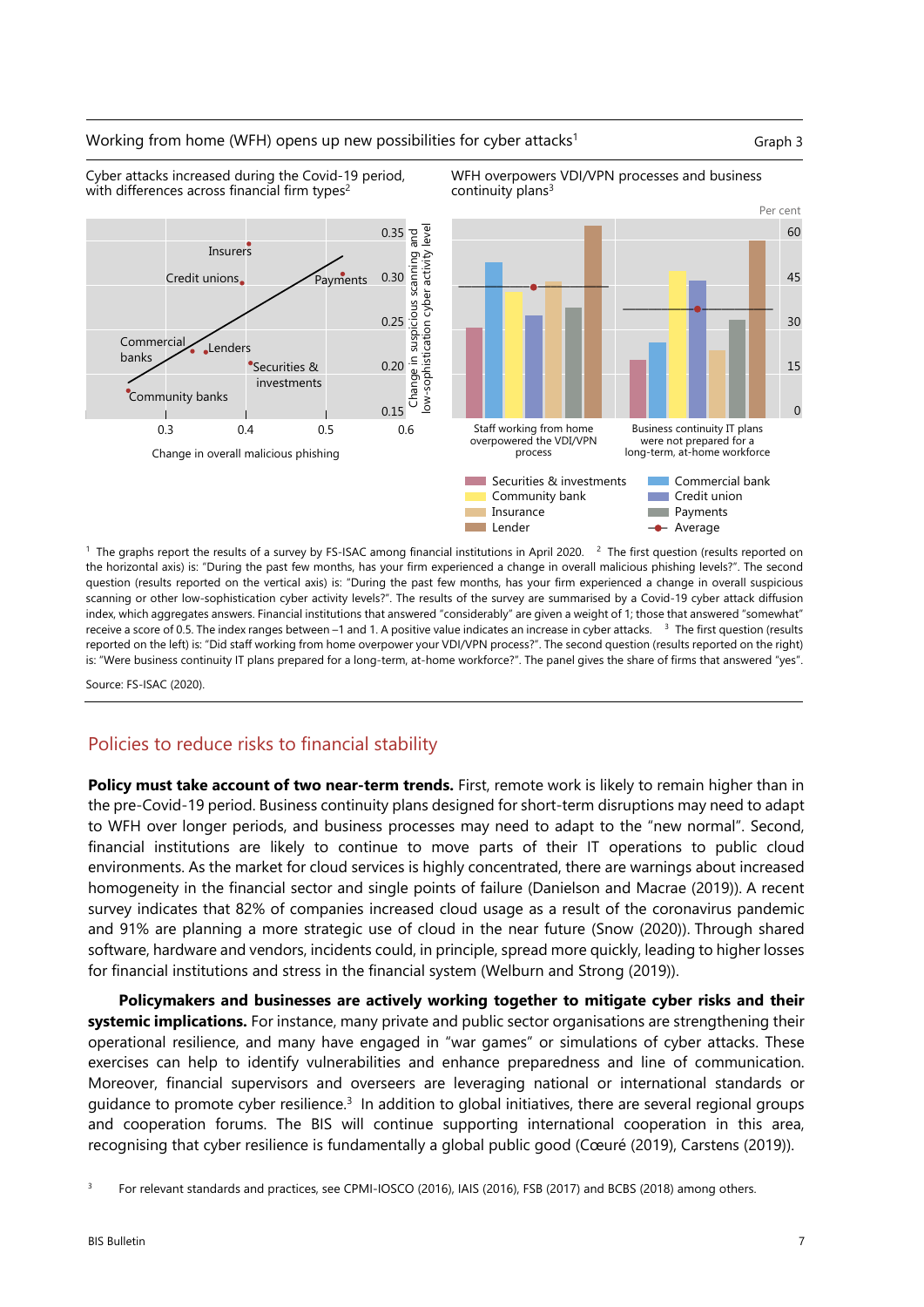#### References

Aldasoro, I, J Frost, L Gambacorta, T Leach and D Whyte (2020a): "Cyber risk in the financial sector", SUERF Policy Notes, no 206, November.

Aldasoro, I, L Gambacorta, P Giudici and T Leach (2020b): "Operational and cyber risks in the financial sector", BIS Working Papers, no 840, February.

--- (2020c): "The drivers of cyber risk", BIS Working Papers, no 865, May.

Bangladesh Bank and Federal Reserve Bank of New York (FRBNY) (2019): "Joint Statement", 1 February.

Basel Committee on Banking Supervision (BCBS) (2018): Cyber-resilience: range of practices, December.

Carstens, A (2019), "The new BIS strategy – bringing the Americas and Basel closer together", speech, Lima, 1 October.

Check Point Research (2020): Cyber attack trends: 2020 mid-year report, July.

Cœuré, B (2019): "Cyber resilience as a global public good", speech, Paris, 10 May.

Committee on Payments and Market Infrastructures and International Organization of Securities Commissions (CPMI-IOSCO) (2016): Guidance on cyber resilience for financial market infrastructures, June.

Computer Emergency Response Team for the EU institutions, bodies and agencies (CERT-EU) (2020): "Direct threats to EU institutions, bodies and agencies", 19 October.

Crisanto, J and J Prenio (2020): "Financial crime in times of Covid-19 – AML and cyber resilience measures", FSI Brief, no 7, May.

Curti, F, J Gerlach, S Kazinnik, M Lee and A Mihov (2019): "Cyber risk definition and classification for financial risk management", Federal Reserve Bank of St Louis, August, mimeo.

Dingel, J and B Neiman (2020): "How many jobs can be done at home?", Journal of Public Economics, 189, September.

Financial Services Information Sharing and Analysis Center (FS-ISAC) (2020): *COVID-19 effects on cybersecurity survey*, July.

Financial Stability Board (FSB) (2017): Stocktake of publicly released cybersecurity regulations, guidance and supervisory practices, October.

Hope, A (2020): "New Zealand Stock Exchange shut down by DDoS cyber attack", CPO Magazine, 3 September.

International Association of Insurance Supervisors (IAIS) (2016): Issues paper on cyber risk to the insurance sector, August.

Microsoft (2020): Security intelligence report, October.

Reserve Bank of New Zealand (RBNZ) (2021): "Reserve Bank responding to illegal breach of data system", 10 January.

Snow (2020): ["How the 'new normal' is changing cloud usage and strategy"](https://www.snowsoftware.com/blog/how-new-normal-changing-cloud-usage-and-strategy), 16 June.

SWIFT (2019): Three years on from Bangladesh – tackling the adversaries, April.

UK National Cyber Security Centre (NCSC) (2020): Annual Review, November.

US Federal Bureau of Investigation, Cybersecurity and Infrastructure Agency and Office of the Director of National Intelligence (FBI-CISA-ODNI) (2020), "Joint statement", 16 December.

Welburn, J and Strong A (2019): "Systemic cyber risk and aggregate impacts", RAND Corporation, Working Papers, no WR-1311.

ZDNet (2020): "RDP and VPN use skyrocketed since coronavirus onset", 30 March.